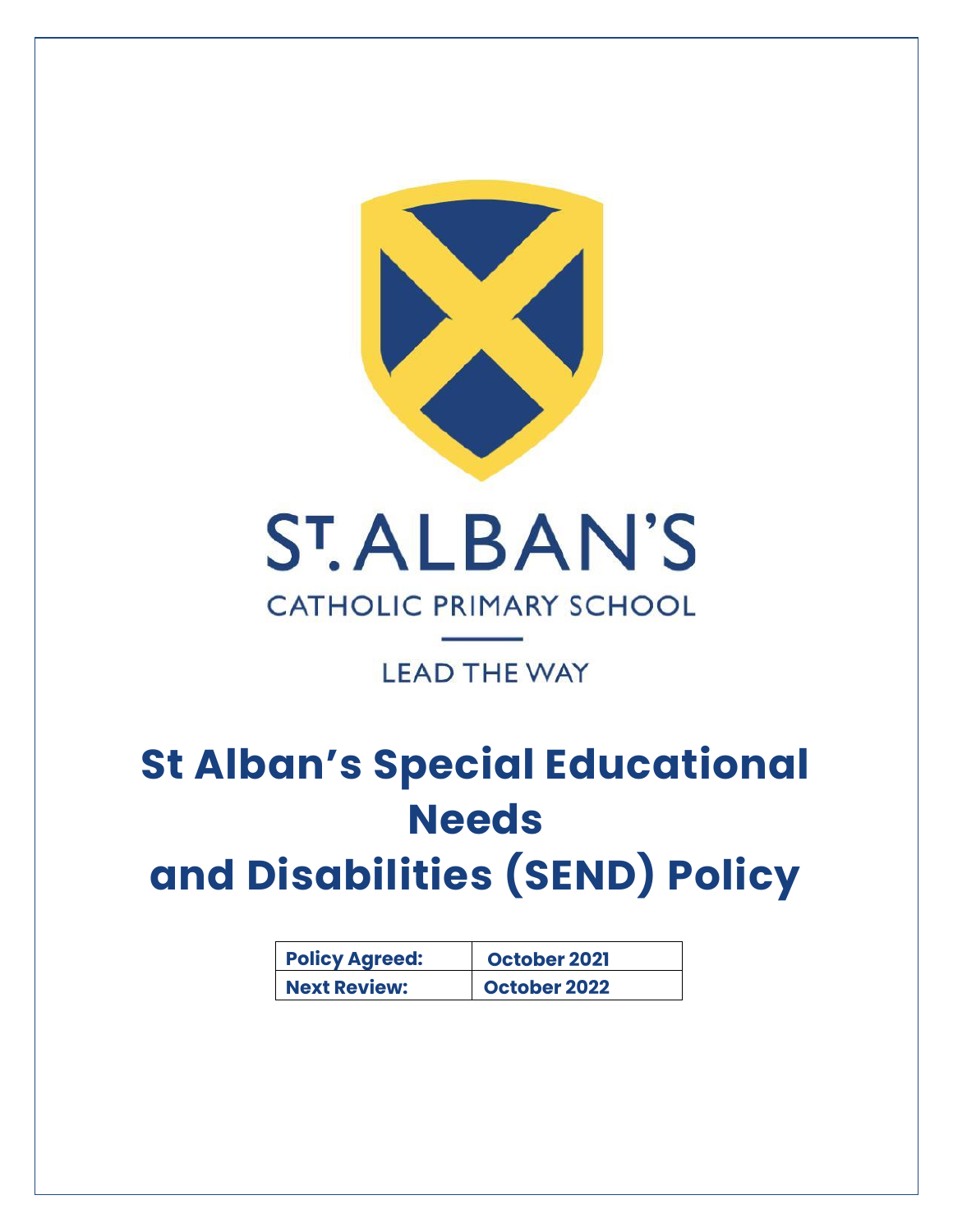## Introduction

At St Alban's we are committed to offering an inclusive curriculum to ensure the best possible progress for all of our children, whatever their needs or abilities. Not all children with disabilities have Special Educational Needs, and not all children with SEN meet the definition of Disability but this policy covers all of these children (as a group SEND).

- 1. 'Children have Special Educational Needs if they have a learning difficulty which calls for special educational provision to be made for them.'
- 2. 'Children with a disability have Special Educational Needs if they have any difficulty in accessing education and if they need any special educational provision to be made for them; that is anything that is additional to or different from what is normally available'. **SEN Code of Practice 2014**

### Every Child Matters Agenda

**'We want every child to fulfil their potential, regardless of their background Or circumstances'** and to achieve this we:

- Create a fully inclusive curriculum that helps children achieve the highest educational standard they possibly can;
- Deal with bullying and discrimination and keep children safe;
- Ensure attendance, encourage children to behave responsibly and give them a strong voice in the life of the school;
- Engage and help parents in actively supporting their children's learning and development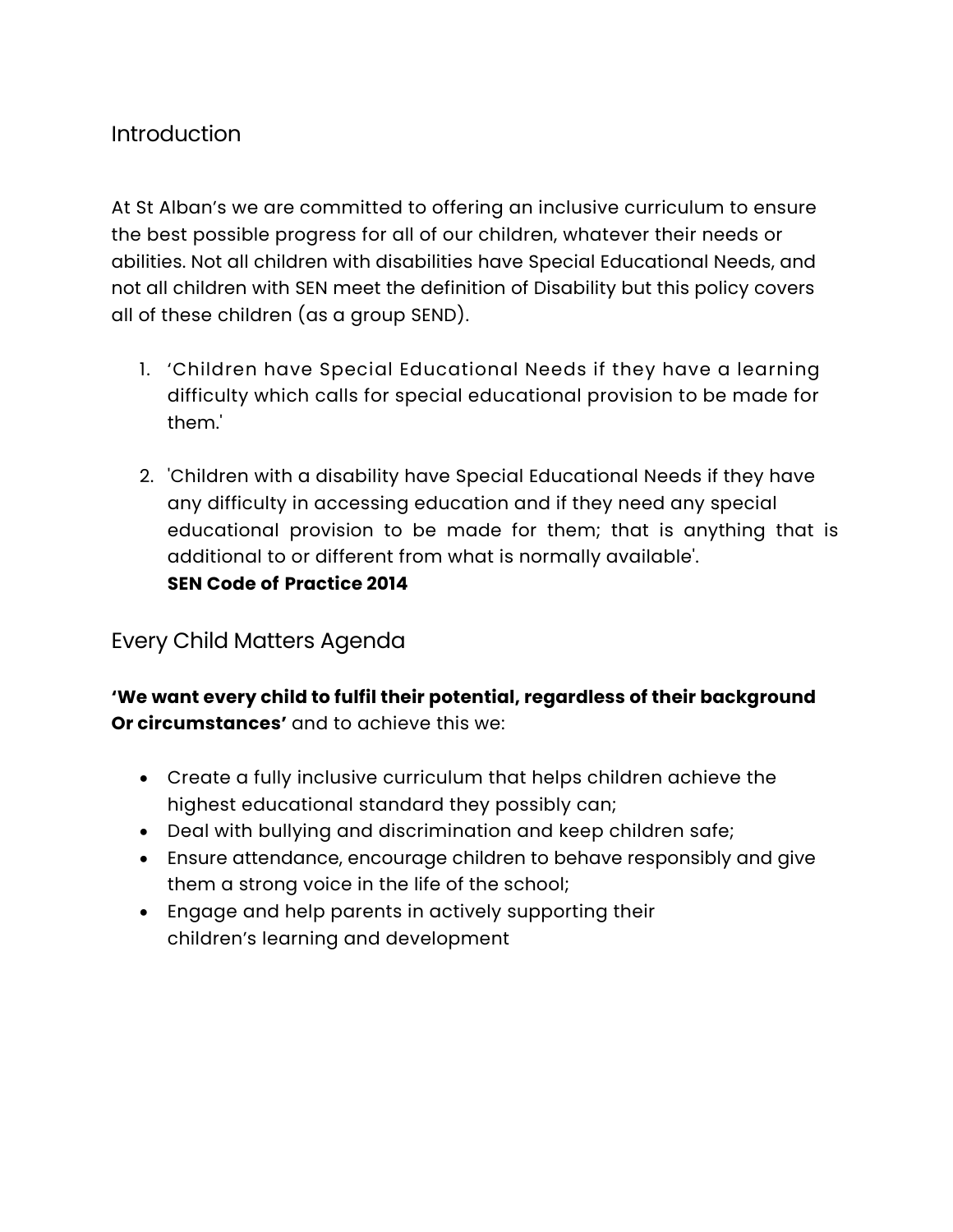## Aims and objectives

#### **Our aims are:**

- To recognise the unique value and individuality of every child at St Alban's;
- To provide personalised learning routes, coaching, mentoring and support for everyone;
- To develop the highest quality learning experiences possible for all our children;
- To ensure our children feel safe in their learning environment;
- To model high expectations

#### **Our objectives are:**

- To identify children with Special Educational Needs and Disabilities and ensure that their needs are met;
- To ensure that children with Special Educational Needs and Disabilities are included in all the activities within our school;
- To ensure that all learners make the best possible progress;
- To ensure parents are informed of their child's special needs and that there is effective communication between parents and the school;
- To ensure that learners express their views and are fully involved in decisions which affect their education;
- To promote effective partnership and involve outside agencies when appropriate towards all children with SEND;
- To ensure all governors, especially SEND governors, are up-to-date and knowledgeable about the school's SEND provision;
- To ensure SEND is an integral part of the School's Improvement Plan;
- To ensure the quality of SEND provision is continually monitored;
- To ensure that all SEND children have access to a full, broad, balanced and relevant curriculum;
- To ensure that social needs of SEND children are met;
- To ensure that the needs of those children with SEND are met by successful partnerships with other relevant professionals.

#### **People involved:**

- SENDCO
- SEND Governor
- Leadership Team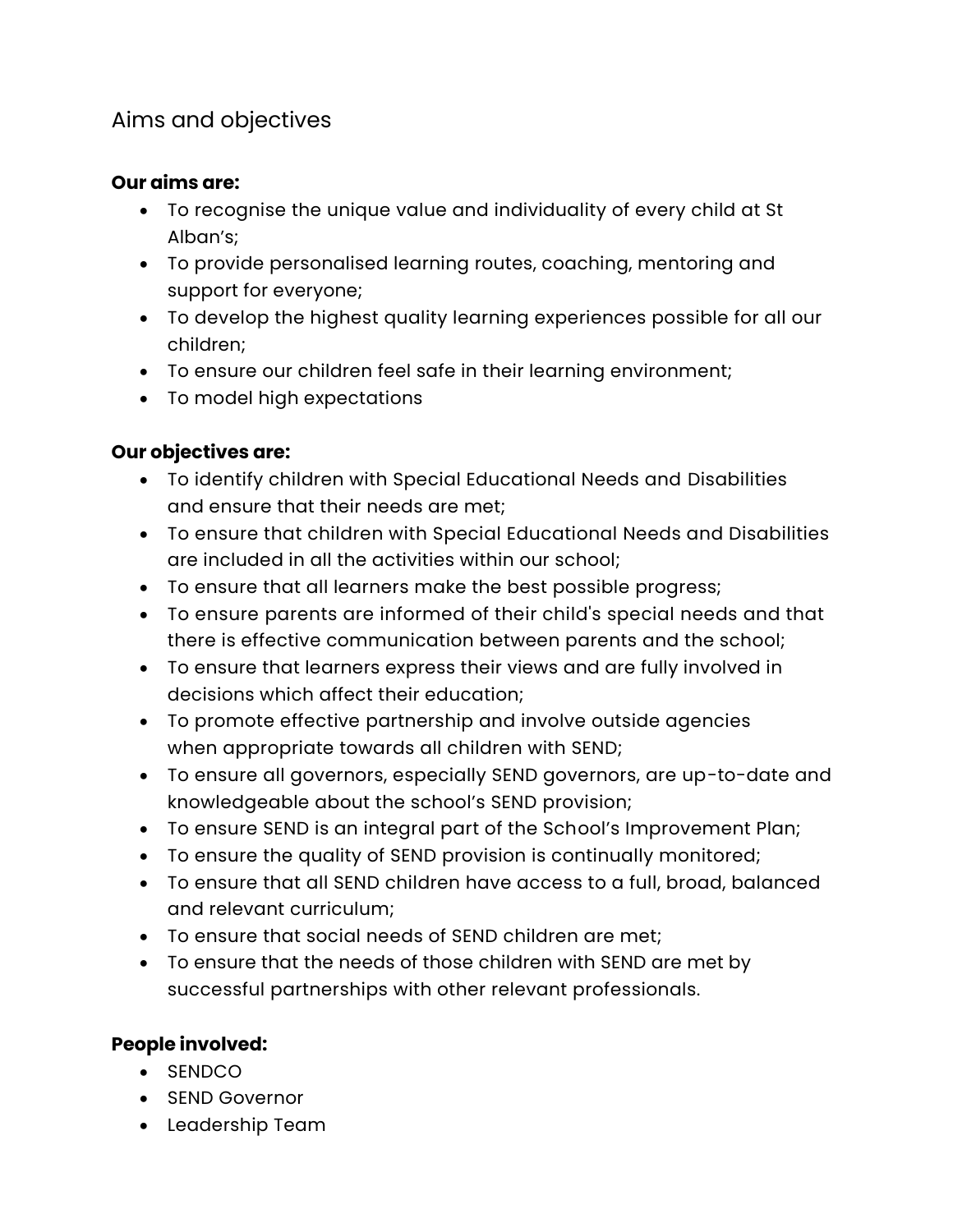- Learning Support TeamAll staff
- SEN Lead in Xavier CET
- Educational Psychologist in Xavier CET
- Safeguarding Lead in Xavier CET

The named SEND Co-ordinator (SENDCO) works closely with the Link Governor for SEND. The Local Governing Committee as a whole are responsible for making provision for children with SEND. The school website has information regarding names and roles of their SENDCO and the Link Governor for SEND.

### Individual School's published information

Schools publish individual **SEND Information Reports** and **Provision Maps** that detail how they will meet the aims of this Policy as outlined above.

Schools publish individual **Accessibility Plans** that outline how they will meet the aims as outlined above.

Schools publish within this plan the names and contact details of their SENDCo and the Link Governor for SEND and Admissions, in additional to links to Surreys Local Offer.

This Policy needs to be read in conjunction with the schools own supporting documents as outlined in bold above.

## Scope of provision

#### **Framework:**

This policy will have due regard to legislation, including but not limited to:

- Children and Families Act 2014 and related regulations;
- Health and Social Care Act 2012;
- Equality Act 2010;
- Mental Capacity Act 2005;
- Children's Act 2004.

This policy will take into account statutory and non-statutory related guidance, including but not limited to: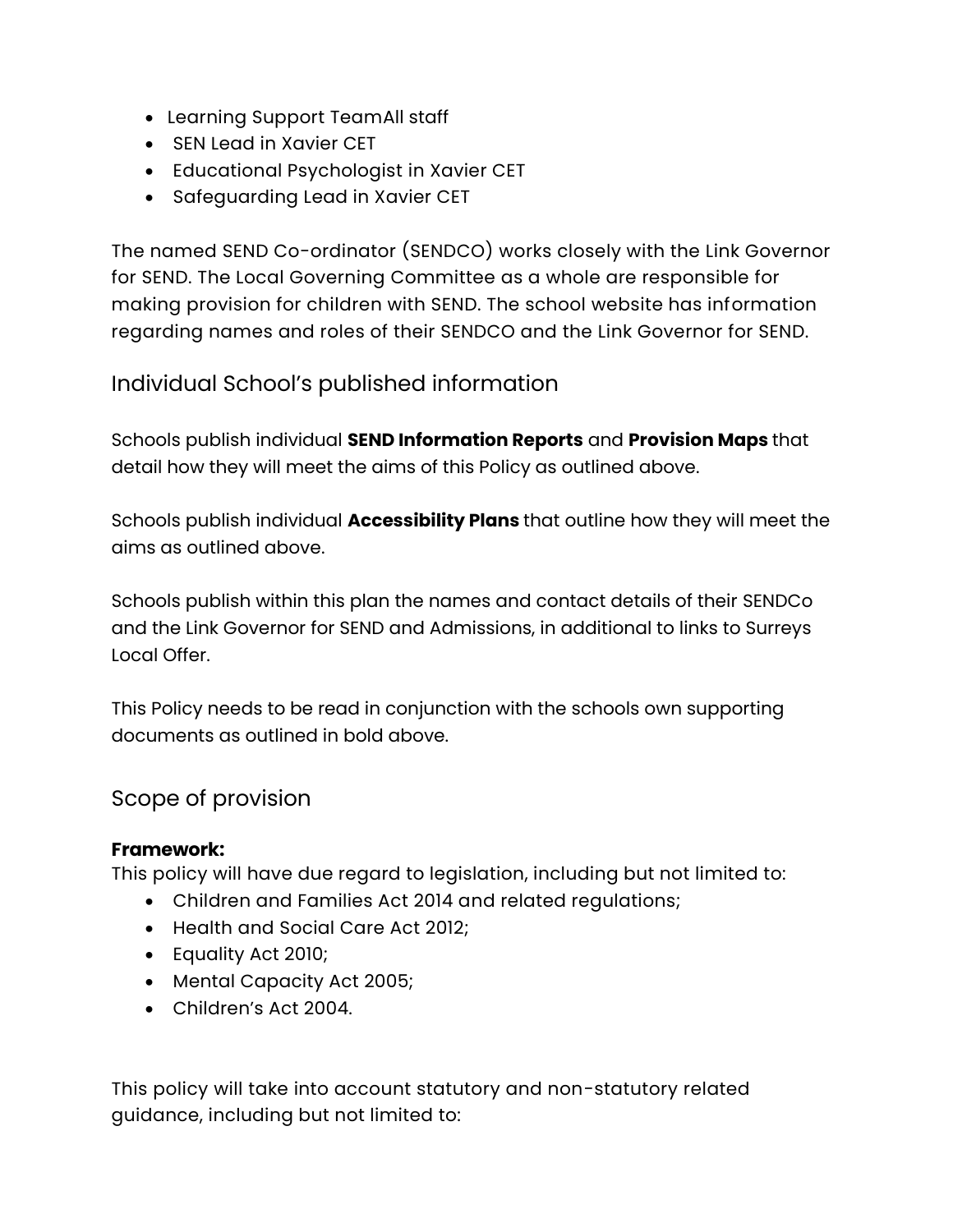- SEND Code of Practice 0-25 (2014);
- Supporting Children with Medical Conditions;
- Keeping Children Safe in Education;
- Working together to Safeguard Children.

#### **Def**i**nition:**

The law states that a child has a special educational need if he/she has:

- A significantly greater difficulty in learning than the majority of others of the same age
- Disability/health condition that prevents or hinders them from making use of educational facilities of a kind provided to others of the same age in mainstream schools or mainstream post-16 institutions.

#### **Areas of Special Educational Need:**

There are four areas of Special Educational Need and Disability that we make provision to support:

- Communication and interaction
- Cognition and learning
- Social, emotional and mental health
- Sensory and/or physical

#### **English as an Additional Language:**

The law says that 'children and young people do not have learning difficulties just because their first language is not English, although, of course some of these children and young people may have learning difficulties as well.'

#### **SEN guide for parents, DfES 2014**

#### **Identification and Assessment**

At St Alban's we are committed to early identification of SEND and have an embedded graduated response to meeting SEND in line with the Code of Practice 2014.

Evidence is gathered regarding any concerns about a child from all parties. This includes, teachers, Learning Support Assistants and parents. This takes many forms including observations and discussions, social, emotional and wellbeing information and parent/child wishes.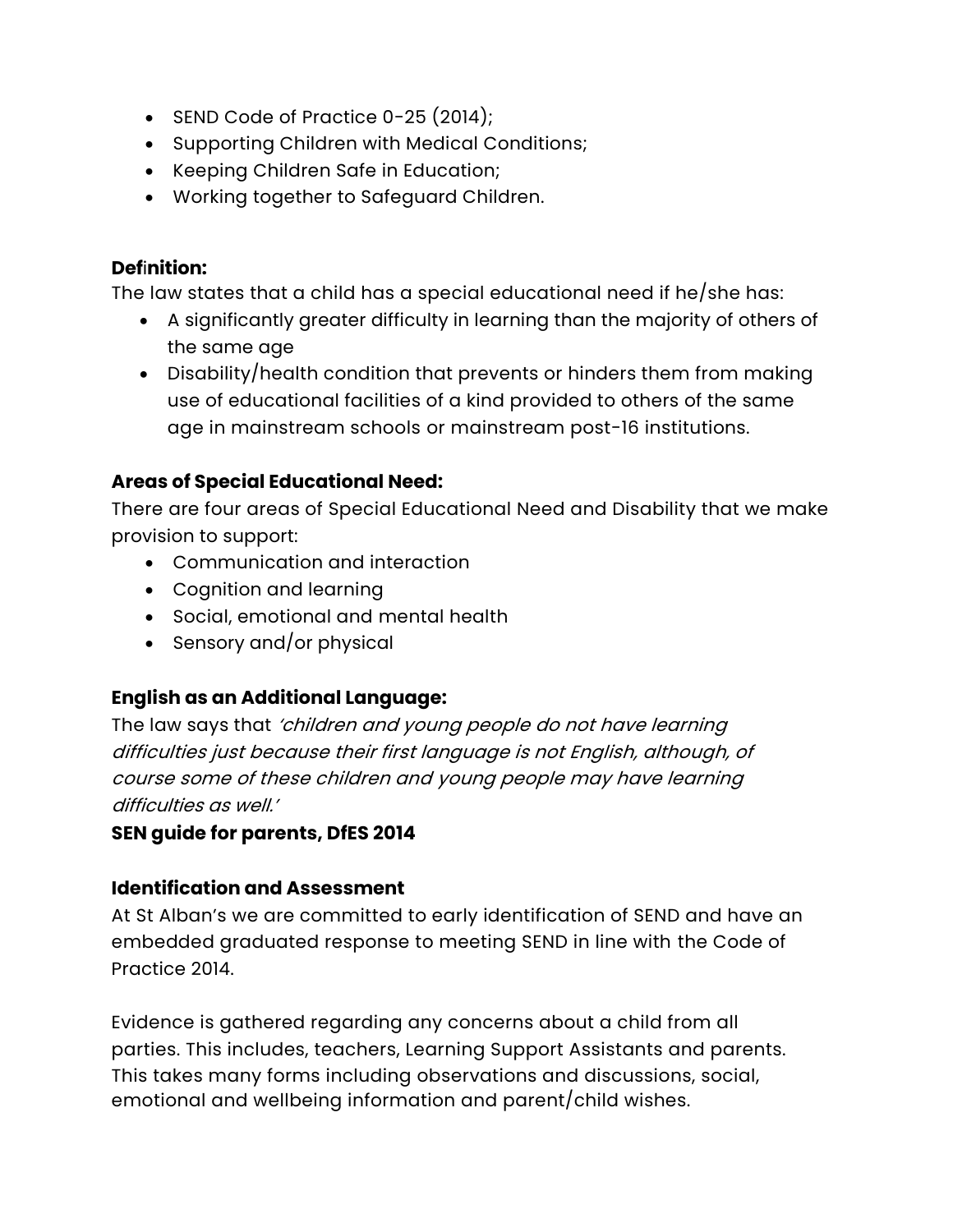Once a special educational need is identified, four types of action are taken to put effective support in place:-

1. Assess 2. Plan 3. Do 4. Review

Children are placed on the register of SEND for one or more of the following reasons;

- If the learner is not making expected progress despite intervention.
- A learner makes expected progress due to additional support or curriculum changes which would need to be ongoing.
- When a parent/teacher raises a 'cause for concern'. Observations and discussions will be undertaken to substantiate concerns.
- Diagnosis of a specific condition or need requiring on going awareness and support.

In addition;

- On entry to the school, baseline assessments are undertaken for all children.
- Based on our observation and data collected, children may be placed on a 'children to be aware of' list.
- Those already identified as SEND will have Individual Support Plans (ISPs) which are reviewed termly.
- Those with a Statement of Educational Needs or Education and Healthcare Plan (EHCP) will be reviewed annually via formal review.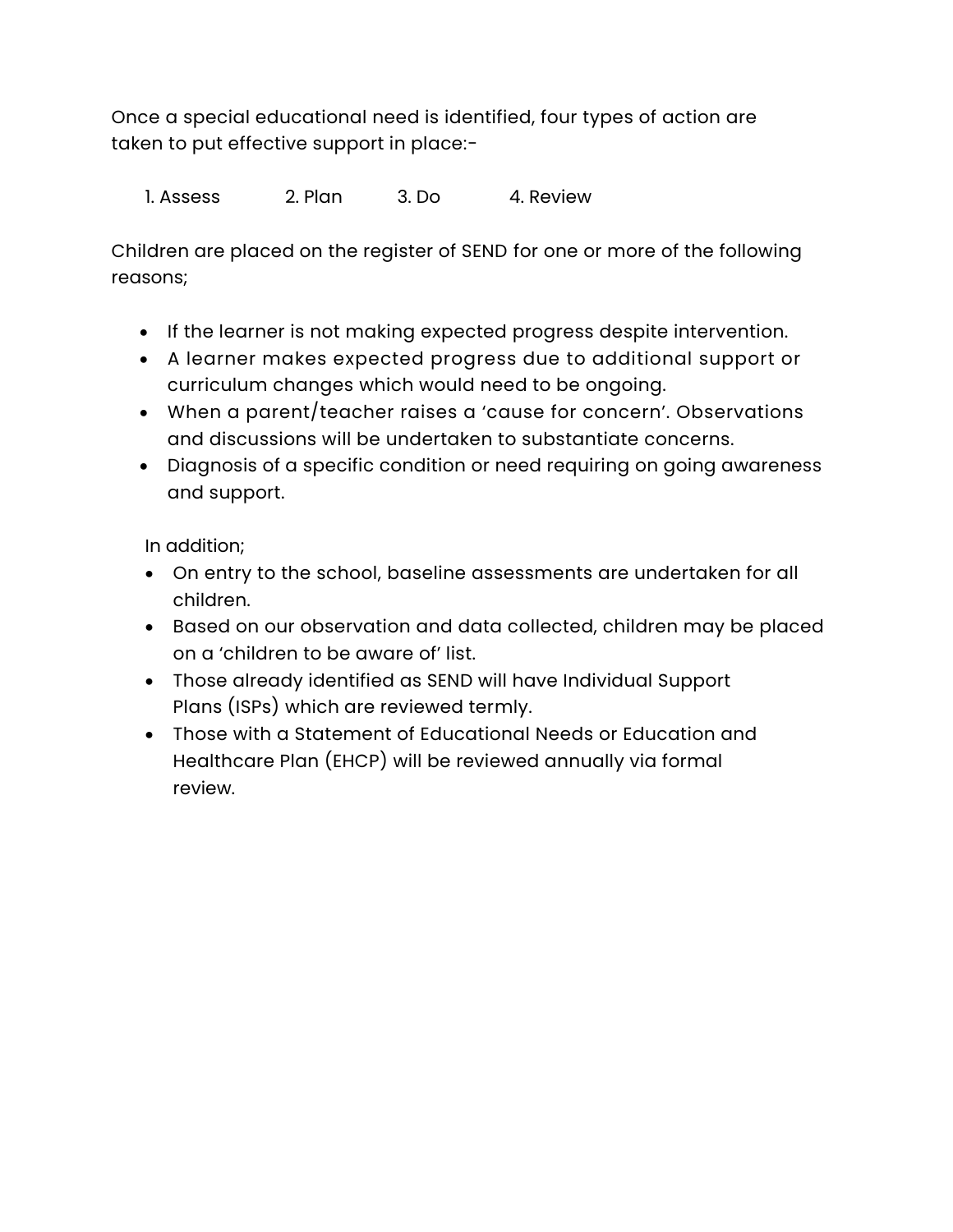#### **Partnership with our Parents**

We strive to work in partnership with all parents and especially with those whose children have Special Educational Needs. Their knowledge, views and experience are taken into account when considering the provision for the children. Parents have an important role in supporting their child at home. The school will always strive to ensure regular contact is made.

#### **Child-Centred Approach**

Children are key in knowing what works for them and where they need support. The child is always at the centre of all discussions around their learning, progress, successes and wellbeing. The child is actively encouraged to give their views in meetings or at any time and adults acts as advocates to ensure their voice is heard.

#### **Provision**

The SENDCO ensures that Quality First Teaching is in place at WAVE 1 and when necessary, bespoke interventions are delivered to children with SEND at WAVE 2 and 3. The SENDCO is assisted by a team of knowledgeable and skillful Learning Support Assistants.

All staff have a responsibility for SEND. Staff are responsible for tracking progress - in whatever form that may take, be it academically or socially and for sharing information with the SENDCO. All staff have access to discuss concerns or progression with the SENDCO. The SENDCO provides time to communicate with all relevant staff regarding individual child needs. Professional development and training is provided to all staff.

The professional working relationships between Learning Support Assistants and teachers ensures the effective support of individual children with classes and, on occasions, individually or in small groups.

Learning Support Assistants have regular briefings and INSET relevant to the needs of those they are supporting.

The SENDCO is part of the Leadership Team to ensure the SEND voice is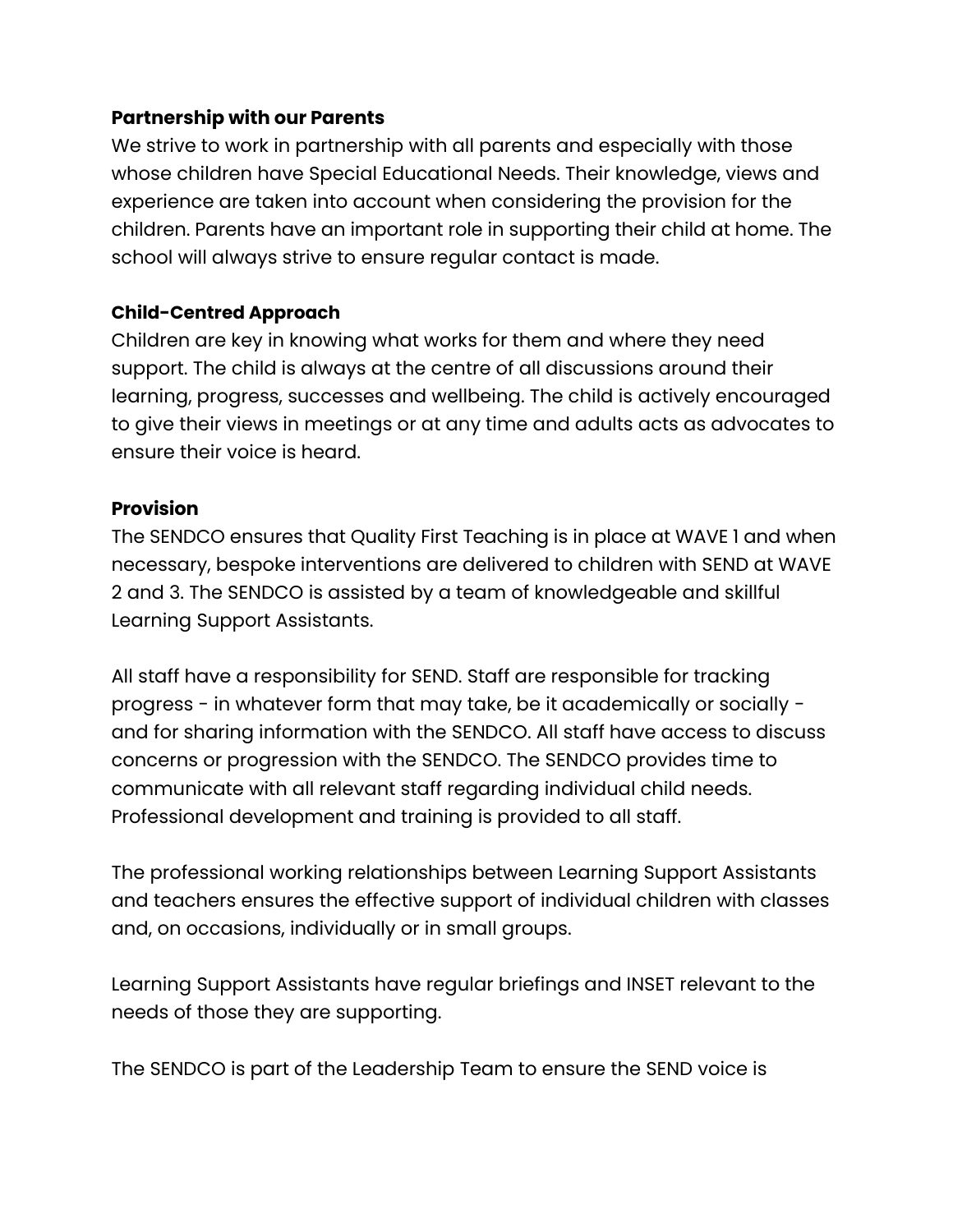heard for planning and school improvement. Regular meetings are held to discuss SEND and future needs. These children form part of a 'children to be aware of' list for early intervention.

In addition, in line with the 2014 Code of Practice, the school supports children through Education and Health Care Plans (EHCPs,) and 'Learning and Additional Needs' (LAN/K). EHCPs, LAN and the 'children to be aware of' list constitute Special Educational Needs Support (SENS).

Having a diagnosis of a learning difficulty does not automatically mean that a child will require an Education, Health and Care Plan.

St Alban's provides provision within the 'Wave' criteria (see Appendix 1) as follows:

- **Wave 1:** Quality First teaching and learning that matches the needs of all Children
- **Wave 2:** Where necessary, small-group intervention (eg, Additional Literacy/Maths Support and Further Literacy/Maths Support programmes) provides support for children who can be expected to 'catch up' with their peers because of the intervention. This form of intervention is often short term, usually six weeks.
- **Wave 3:** Specific targeted intervention for individual children identified as requiring SEND support. Children at Wave Three may have particular needs related specifically to mathematics or literacy, or needs associated with other barriers to learning. Provision at Wave Three is likely to draw on specialist support. It may involve individual support and involve specialist teaching using structure, cumulative and multi-sensory teaching methods. It aims to rebuild foundations, reduce gaps in attainment, and facilitate greater access to Waves One or Two.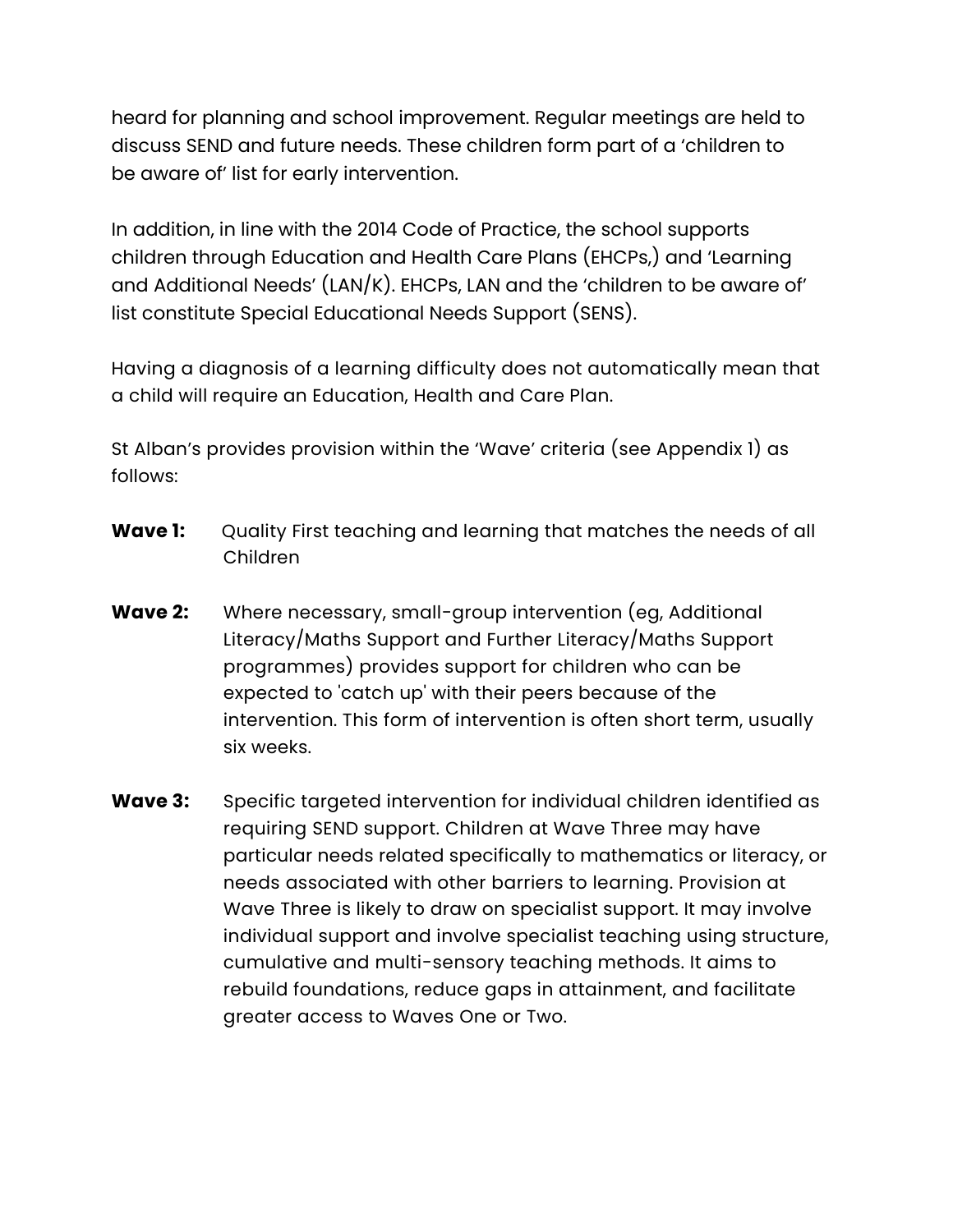Children receiving Wave Three support will always be placed on Additional Support or Education and Health Care Plans (EHCP). Those who receive the support from an external agency, where another professional is involved in assessment, planning and review, will also be placed at SENS. This may be long term.

## **Transition**

## **Primary/Nursery Liaison**

St Alban's request primary/nursery SEND records within 15 days. In the summer term before entry, we liase with feeder nursery schools and meet with parents of children with SEN to plan provision. The SENDCO attends the annual review of children who are intending to transfer to the School. In July the SENDCO holds transition meetings with schools and parents of children that may find moving to secondary school difficult and those that are currently on the SEND register.

## Dealing with complaints

If a parent wishes to complain about provision or policy they should in the first instance raise it with the SENDCO, who will endeavour to resolve the situation.

If the issues cannot be resolved within 10 working days, the parent can submit a formal complaint using the individual school's Complaints procedure.

All policies are available on the school website